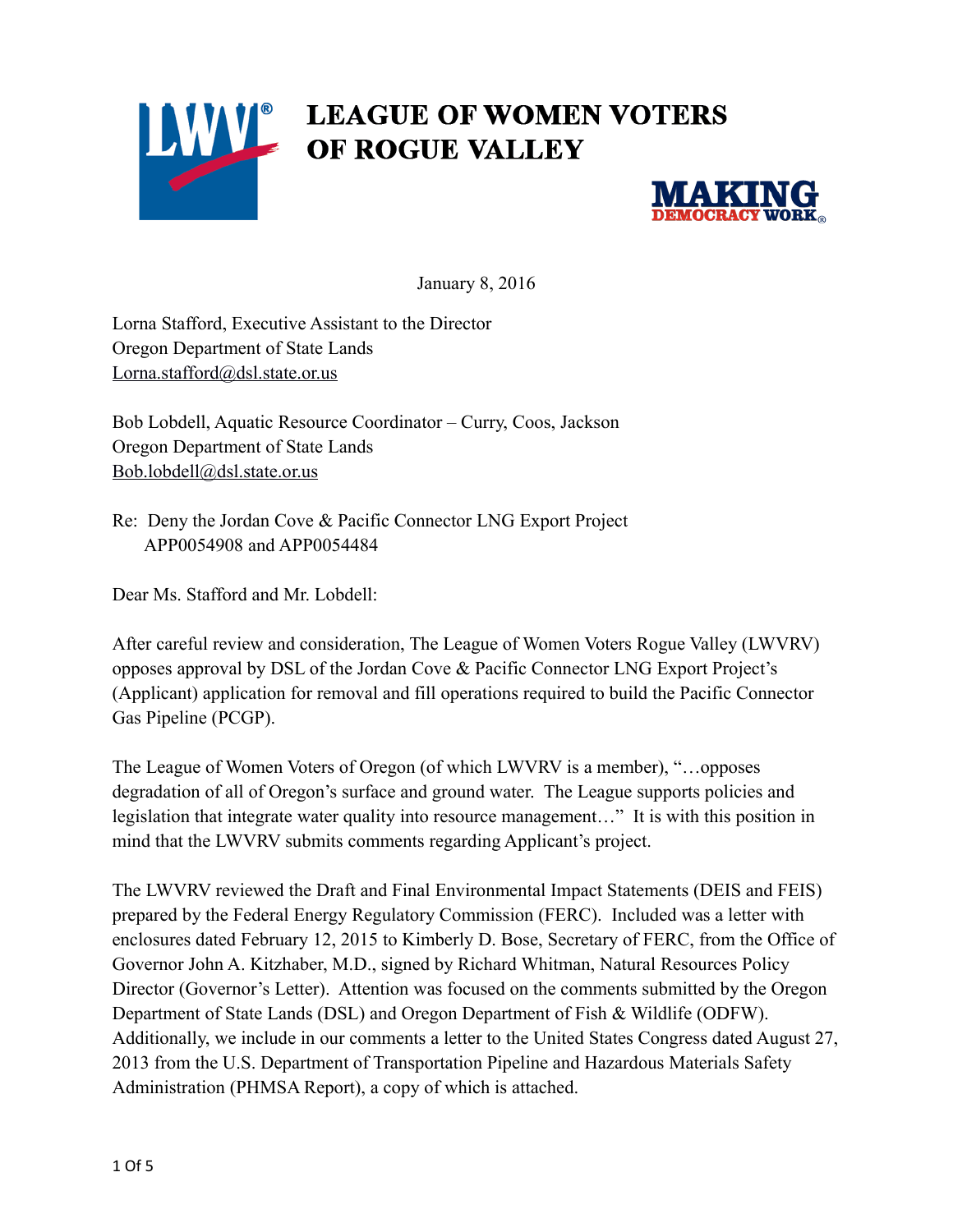The LWVRV opposes the permit approval for the following reasons:

*"Oregon Statute 196.825 Criteria for issuance of permit;…(1)(a) Is consistent with the protection, conservation and best use of the water resources of this state…* 

*(1)(b) Would not unreasonably interfere with the paramount (emphasis added) policy of this state to preserve the use of its waters for navigation, fishing and public recreation….(3) In determining whether to issue a permit, the director shall consider all of the following: …(3)(e) Whether the proposed fill or removal conforms to sound policies of conservation and would not interfere with public health and safety. (3)(f) Whether…is in conformance with existing public uses of the waters and with uses designated for adjacent land…"*

 DSL's Strategic Goal 2 includes the directive "to conserve, restore and protect wetlands and waterways for their contribution to aquatic life and habitat, fisheries, aquatic-based economies, public recreation, navigation, water quality, floodwater storage, and other natural resource functions."

Applicant's project, as defined in its statement of work, is in direct and unresolvable conflict with the aforementioned statute and goals of DSL.

Applicant proposes to cross 400 water bodies, 35 of which are water quality limited or impaired (Impaired Waterways) through various means with a Class 1 thirty-six inch underground pipeline. We note that Class 1 standards include the thinnest allowable gauge pipeline and weld quality requirements. Applicant has failed to present plans to prevent further degradation of Impaired Waterways caused by such crossings. Any degradation of Impaired Waterways is a violation of DSL's goals to conserve and restore waterways and cannot be permitted. Mitigation is not a viable option since fouling the Impaired Waterways will further endanger already endangered species of fish, impair water quality and impair the fishing and recreation industries in Southern Oregon.

DSL's Strategic Goal 1 is to "Manage state lands to benefit schools, sustain healthy landscape and meet public trust obligations." To allow installation and maintenance of the PCGP, Applicant proposes to harvest 1,712 acres of large trees and approximately 1,237 acres of younger small to medium sized trees, hampering the habitat of a variety of endangered species including owls and fish. During the operation of the pipeline, a 30 to 50 foot wide corridor will be maintained in an herbaceous state, resulting in the removal of approximately 545 acres of forest. Large swaths of old growth forests and vegetation that are integral parts of the canopy and maintenance of water quality in the watershed, and especially in Impaired Waterways, are scheduled for permanent elimination. The effects of the elimination of tree canopy near Impaired Waterways and their tributaries to make way for PCGP construction and burial are not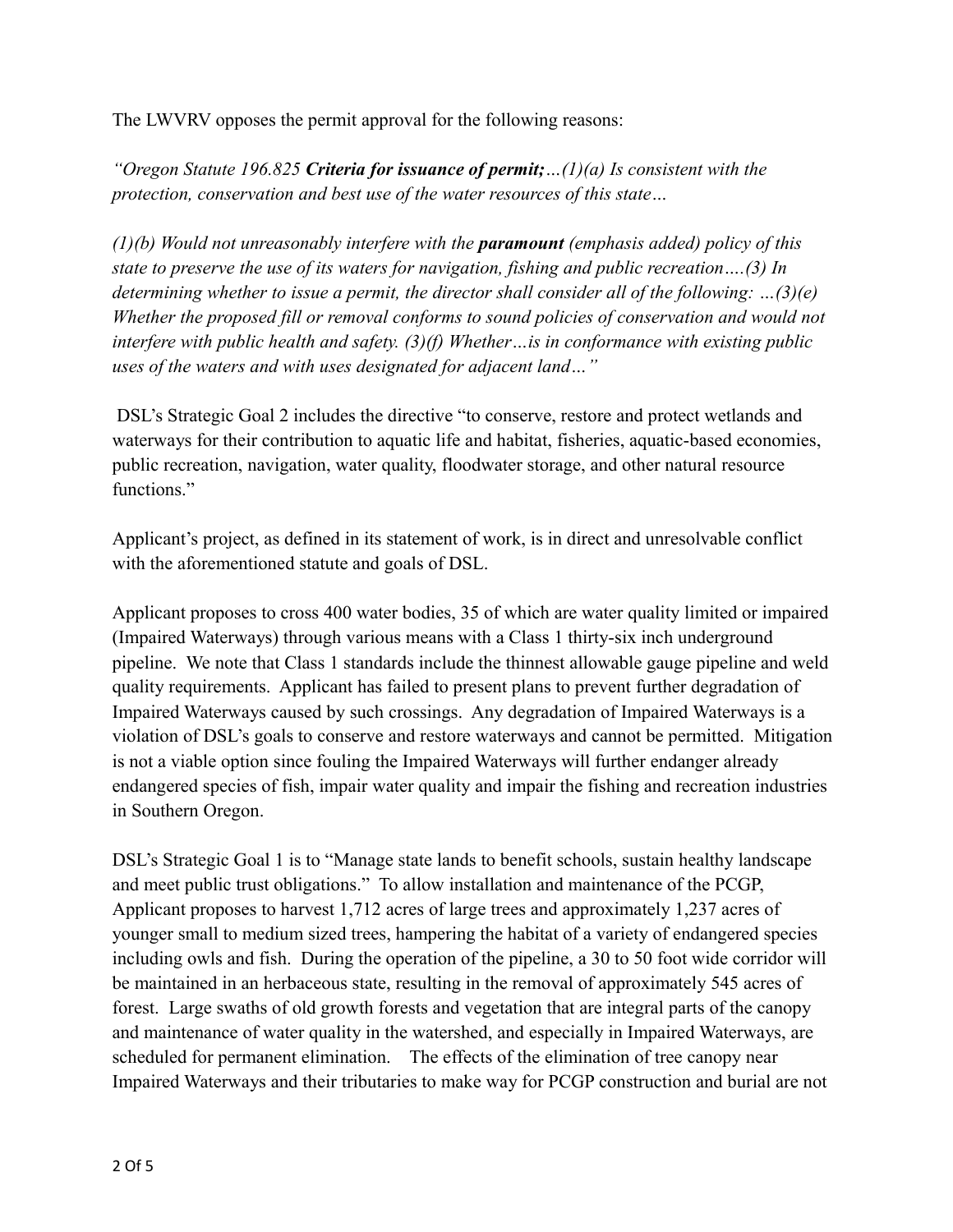adequately addressed and the permanent elimination of this canopy will inevitably result in an increase in water temperature of adjacent Impaired Waterways in violation of ORS 196.825.

In its effort to permanently eliminate large swaths of forests and vegetation Applicant proposes to use pesticides in the PCGP easement which abuts the 400 waterways it will cross. Applicant has failed to adequately demonstrate its ability to prevent said pesticides from fouling ground and surface water or from entering Impaired Waterways or their tributaries, as well as wetlands, again endangering the habitat of endangered animals and fish and contributing to the overall degradation of Oregon waters. We see no plans for adequate monitoring to insure that such contamination is prevented. The resulting pollution will further endanger at least six species of fish listed on the endangered species list, could contaminate the sole source of drinking water for residents of the City of Shady Cove and damage the recreation industry upon which Shady Cove heavily depends. This is only one example. Town after town is at risk.

In its effort to replant certain parts of the PCGP easement, Applicant proposes to use fertilizers in the PCGP easement. Applicant has failed to adequately demonstrate its ability to prevent said fertilizers from fouling ground and surface water or from entering Impaired Waterways or their tributaries. We see no plans for adequate monitoring to insure that such contamination is prevented.

While Applicant purports to have plans to clean up *after the fact* for the effects of landslides, leaks, explosions, frac-outs, fires and earthquakes, we urge DSL to deny this permit because no amount of *after the fact* clean up could adequately mitigate the short and long-term damage caused by any of these events.

On page 102 of the Governor's Letter ODFW states, "Pipeline crossings using HDD or other subsurface methodologies *can be expected to cause frac-outs*…" (*Emphasis added).* ODFW bases this assertion on their experience with other pipeline projects. HDD (horizontal direction drilling) is planned for use at several crossings. The Rogue River (Rogue) which is known to contain mercury and arsenic in the surrounding soils, highlights our concerns about the consequences of a frac-out at the Rogue crossing near Shady Cove, Oregon.

Stirring up the aforementioned heavy metals, not to mention the drilling pollutants unleashed in a frac-out at the Rogue crossing, will irreparably damage the endangered fish, poison drinking water supply, and destroy the recreation economy. The consequences will be devastating. Shady Cove is a community of approximately 3,000 residents, most of whom obtain drinking water from private wells. These wells and many others along the PCGP route provide the only source of drinking water to residents. There are an estimated 150 wells within a mile of the planned HDD crossing with a Class 1 thirty-six inch pipeline. Several hundred residents obtain drinking water from a private water company that takes water from the Rogue to serve its customers. Historically, Shady Cove has had challenges with private wells going dry as the population grew. The aquifer into which private wells are drilled has pockets of water that are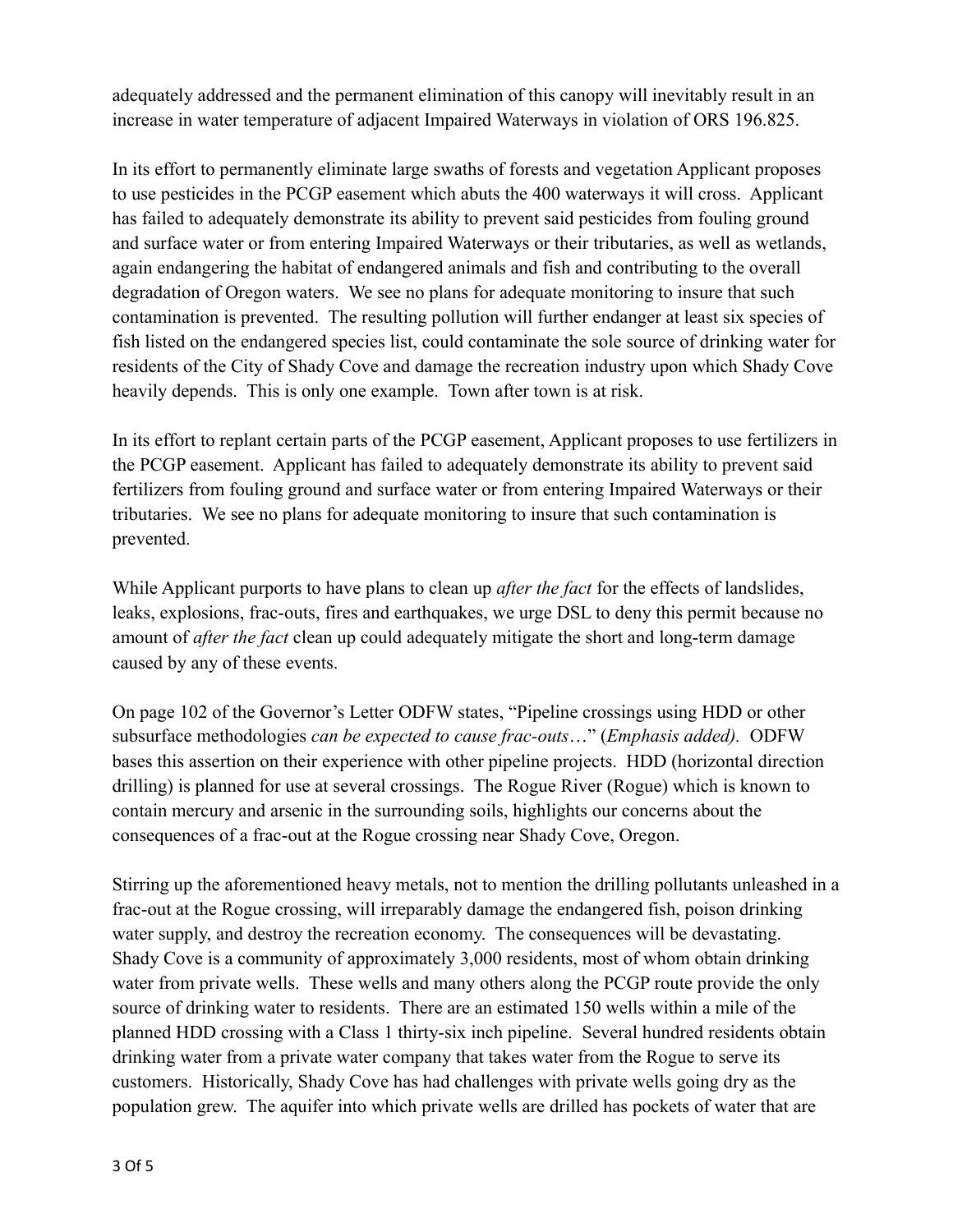interconnected in ways that are difficult, if not impossible, to discern. Drilling a well in one location, or fouling a well in one location, could have widespread detrimental effects on wells throughout the system. Applicant's project primarily benefits foreign or out of state corporations. Any failure of the PCGP will endanger the economy of the Rogue Valley which heavily depends on fishing, recreation and other water-related tourist activities and is in direct conflict with DSL's goals and violates ORS 196.825 (3)(e) and (f).

On page 102 of the Governor's letter, ODFW indicates that in its experience when frac-outs occur there is leaking of drilling fluids that "can be water or oil based and can include additives…" As previously quoted, ODFW's experience is that frac-outs can be expected to happen. When a frac-out occurs it will contaminate the aquifer used by private wells. Contamination could include not only contaminated drilling fluids, but mercury and arsenic flushed into the aquifer. A frac-out will likely also contaminate the Rogue itself, fouling the only water supply available to hundreds of residents of Shady Cove and potentially Medford, since the Rogue is a back up source of drinking water for the City of Medford. The Rogue is also home to several species of endangered fish. Fouling the water of the Rogue and aquifer will have devastating consequences to the drinking water supply and to the local economy which depends on tourism, fishing, rafting and recreation. All of Oregon depends on DSL to protect our waterways.

Applicant's project anticipates 400 stream crossings, thereby exponentially increasing the risks of significant incidents along the PCGP. The PHMSA Letter, p. 7, Paragraph G, "Hazardous liquid pipeline operators reported 5,094 accidents from 1991 to 2009 and 2,653 exceeded PHMSA's significant incident threshold. The PHMSA determined that 13 accidents from this time period occurred at inland water crossings. All 13 failures exceeded PHMSA's significant incident threshold. …A depletion of cover, sometimes in the waterway and other times in new channels cut by flood waters, has been a factor in all 13 of these failures."

In Paragraph H., p.8 of the PHMSA Report it states "…Hazardous liquid pipeline operators reported 972 accidents from 2010 through October 2012, and 352 exceeded PHMSA's significant incident threshold. Seven of these accident reports indicated that the pipeline crossed a body of water. Two occurred in 2010 and five occurred in 2011. A depletion of cover in the waterway has been a factor in three out of seven failures. All three of the accidents where depletion of cover was a factor exceeded PHMSA's significant incident threshold…"

The PHMSA Report goes on to identify that one incident occurred in a buried pipeline water crossing that had a defective weld. Two incidents resulted from internal corrosion, one was caused by scouring during flooding, and two were caused by failures at the girth weld as a result of external loading caused by exposure to flood conditions. The thirty-six inch pipeline proposed by Applicant will have thousands of such welds, all of which will be installed at the lowest allowable standard (Class 1), making each weld more susceptible to failure. Despite prior planning, inspections and analysis, poor construction and accidents occur. The few million